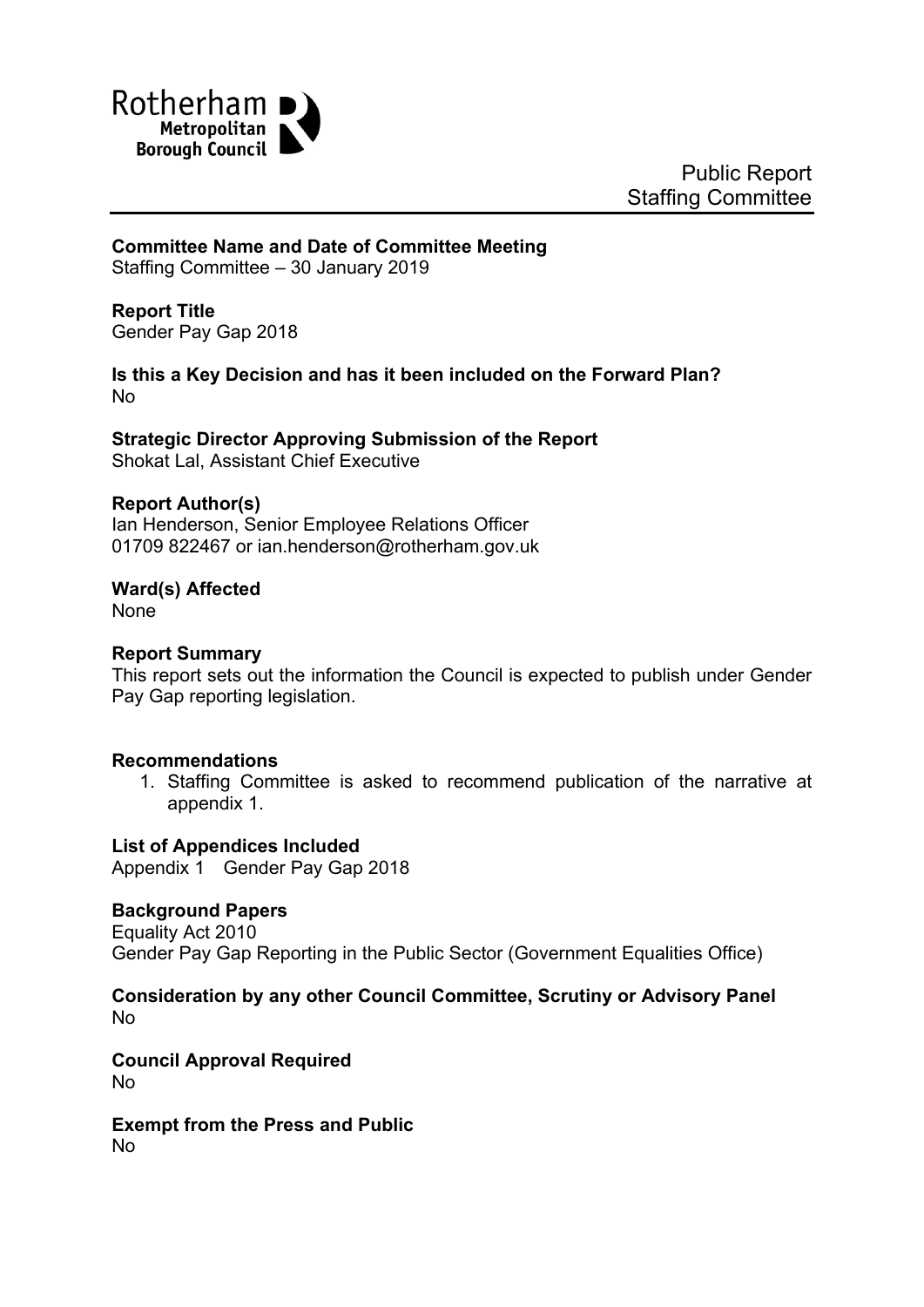# **Gender Pay Gap 2018**

# **1. Background**

- 1.1 Gender pay reporting legislation introduced in 2017 requires employers with 250 or more employees to publish statutory calculations every year showing how large the pay gap is between their male and female employees.
	- 1.2 Gender pay gap reporting is a different requirement to carrying out an equal pay audit.
		- Equal pay deals with the differences between men and women who carry out the same jobs, similar jobs or work of equal value. It is unlawful to pay people unequally because they are a man or a woman.
		- The gender pay gap shows the difference in the average pay between all men and women in a workforce. The smaller the value of the gap, the more equal the pay gap is between genders. If a workforce has a particularly high gender pay gap, this can indicate there may a number of issues to deal with, and the individual calculations may help to identify what those issues are.
- 1.3 Employers have up to 12 months following the annual snapshot date of 31 March to publish this information.

There are two sets of regulations.

- The first is mainly for the private and voluntary sectors The [Equality](http://www.legislation.gov.uk/ukdsi/2017/9780111152010) Act 2010 (Gender Pay Gap [Information\)](http://www.legislation.gov.uk/ukdsi/2017/9780111152010) Regulations 2017 which took effect from 5 April 2017).
- The second is mainly for the public sector The Equality Act 2010 (Specific Duties and Public Authorities Regulations 2017 which took effect from 31 March 2017).

The deadline to report for the snapshot date of 31 March 2018 for public sector employers is 30 March 2019.

- 1.4 These results must be published on the Council's website and a government site for 3 years. This means that the gender pay gap will be publicly available, including to customers, employees and potential future recruits.
- 1.5 The Council has an option to provide a narrative with its calculations which explains the reasons for the results and details of actions being taken to reduce or eliminate the gender pay gap. Appendix 1 shows the Council's narrative.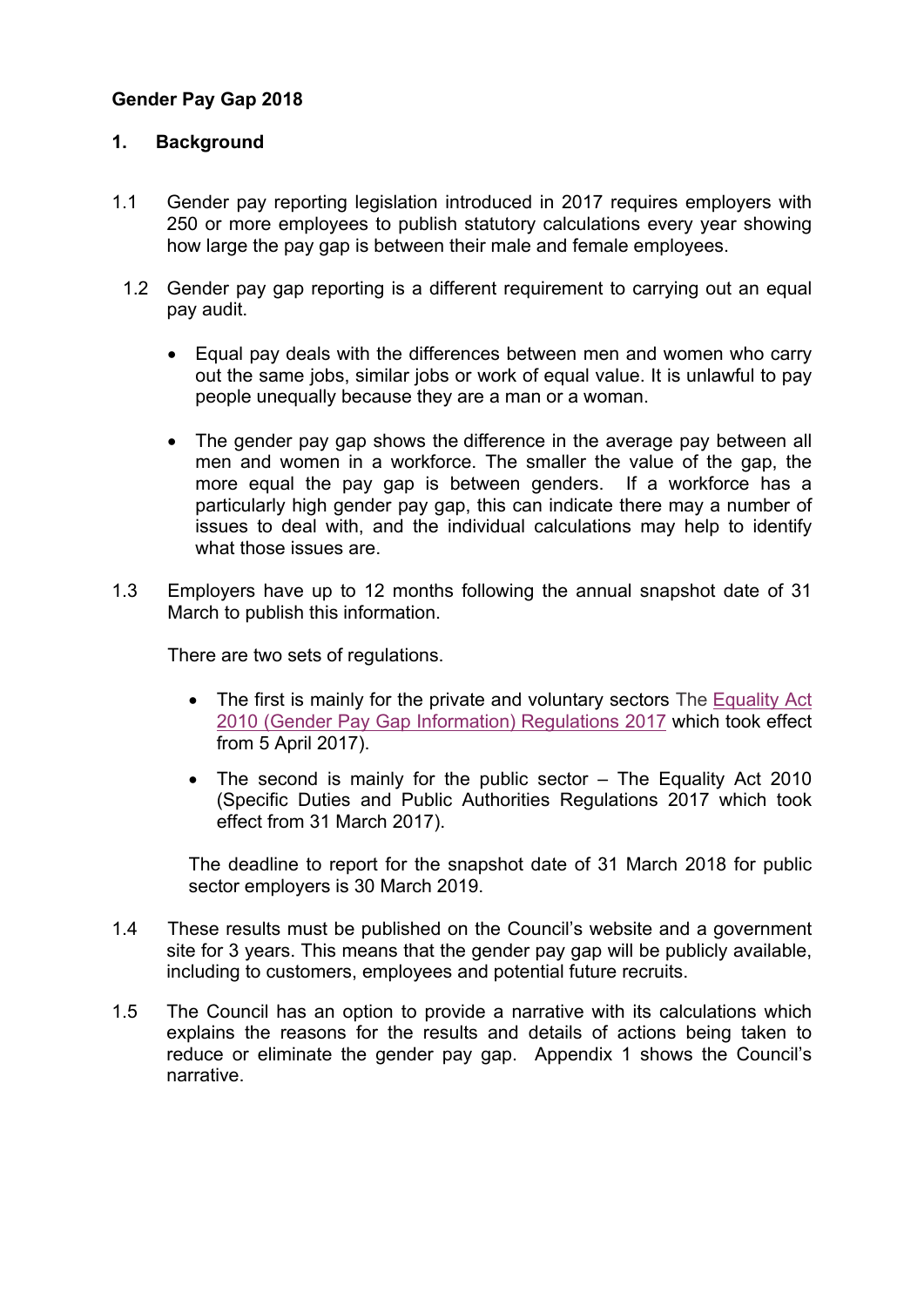# **2. Key Issues**

2.1 The median gender pay gap for the Council at the end of March 2018 increased to **13.3%** from **12.5%,** however the mean pay gap reduced from **11.5%** to **9.9%.**

Analysis has shown that the median increase is attributable to 31 lower paid male seasonal Grounds Maintenance staff, employed in March 2017, not being employed in March 2018 having a disproportional affect due to the lower number of men employed.

- 2.2 A positive pay gap indicates that men are paid more than women and a negative pay gap that women are paid more than men. The Council's pay gap shows that men were paid more than women, however, the figures compare favourably with the average UK gap 20.9% and EU average 16.2% (Eurostat figures published on the European Commission of Justice's website).
- 2.3 There is no legislative requirement to publish information on other protected characteristics at the moment, however analysis for BME employees showed the Council had a negative **17.6%** median pay gap and negative **8.3%** mean pay gap. For disabled employees there was a negative **8.0%** median and a negative **2.2%** mean. The negative pay gap indicates that both BME and disabled employees are paid more than non-BME/disabled employees.
- 2.4 Regionally benchmarking for period end March 2017 only has so far been published so it is not possible to compare against the 2018 figure.

Against the 2017 figures the Council mean compared favourably with our neighbouring authorities with only Sheffield, who have outsourced a number of services traditionally with lower paid women, coming in lower.

| Council   | <b>Median</b> | <b>Mean</b> |
|-----------|---------------|-------------|
| Barnsley  | 8.1%          | 12.4%       |
| Doncaster | 15.7%         | 21.1%       |
| Rotherham | 12.5%         | 11.5%       |
| Sheffield | 4.3%          | 8.4%        |

# **3. Options considered and recommended proposal**

3.1 To publish the information in line with legislative requirements

# **4. Consultation on proposal**

4.1 Consultation has taken place with Cllr Alam, Executive Portfolio: Corporate Services and Finance

# **5. Timetable and Accountability for Implementing this Decision**

5.1 The legal requirement is for publication by the 30 March 2019